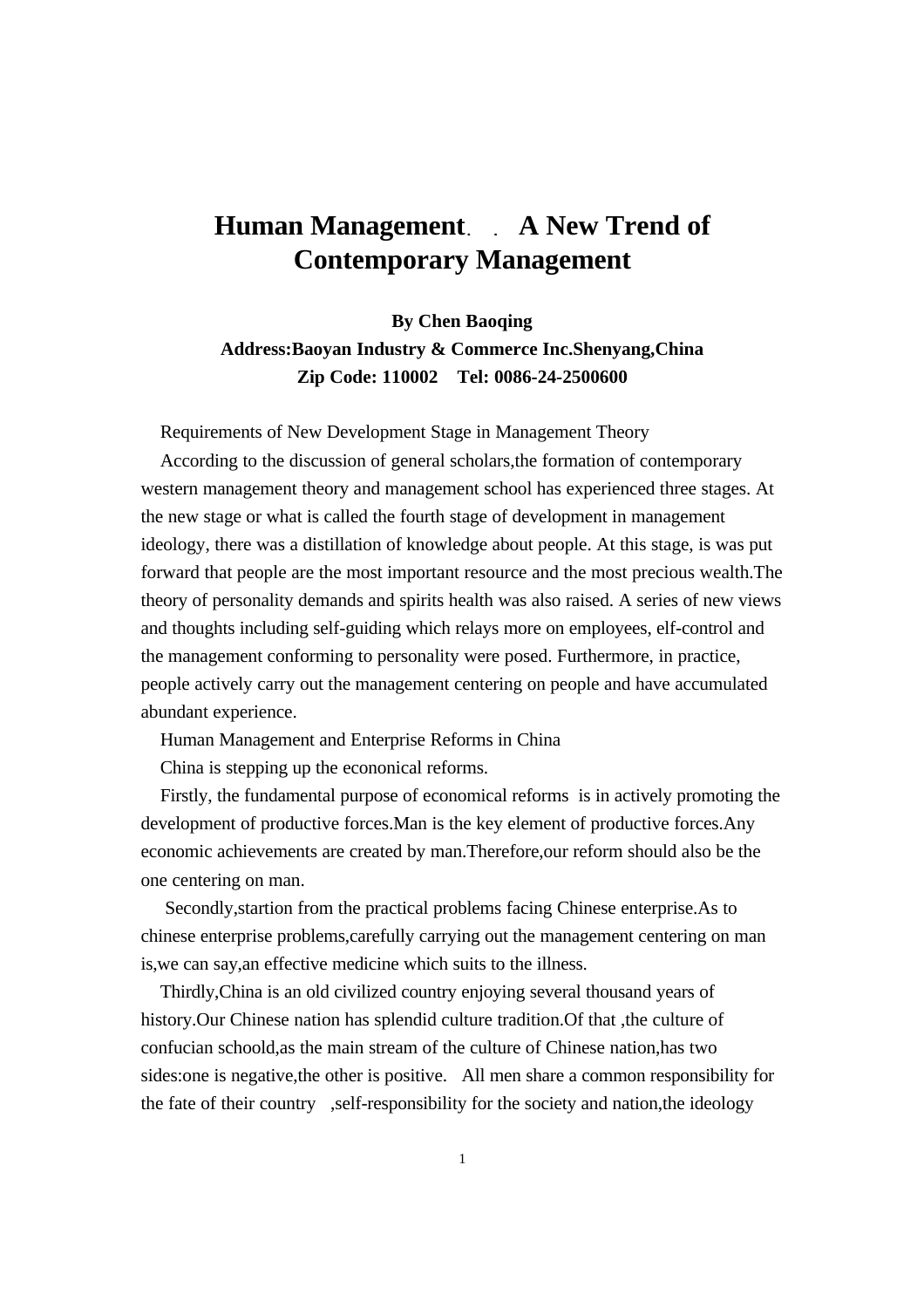that country is on the basis of people,the morality rules of industry,seltdiscipline,respect for work and gregariousness,hard working and thrifty,ways of life such as stressing kindheartedness,emphasizing human feelings,keeping one's word,all of which have positive significance to modern economic development and scientific management.More importantly,China is a socialist country.The natural character of socialism is to make everyone become a master of the society and the enterprise,acquire free and overall development,and to make the best of everyone's talent.On this point,Chinese enterprise under the conditions of socialist market economy should take it for granted that carrying out the management centering on man.

## Thought in the Face of Future

 Future society is an advanced-technology society.Sophisticated technology is overwhelmingly and continually pervading every field of social economic life.It raises the human productive standard to a completely new stage.And so the work efficiency will greatly increase hundreds of thousands of times(according to an estimate of previous years,computers in America equal the work load of 400 billion people and increase the efficiency of ma 2,000 times).In the times of advanced technology,how to regard man's action and whether or not carry out management centering on man?The answer is certainly affirmative.Because any sophisticated technology is created and applied by man and serve the people.As a result of this,higher requirements are put forward for knowledge about man,wisdom,management talents and creativity.Contemporary and future war of science and technology,in essence,is a war of talents.So knowledge and talents will revalue greatly,which will become the key to social economic development.At the same time,with the improvement of human civilization degree,man's position and value will of course also increase continually.Conforming to this development trend,higher and higher requirements will also be posed for human management.

## Giant System Project

 What is called human management is never only to pose one or two slogans,set upone or two systems,or make one or two measures,but means pervading management ideology on the basis of people into every link and respect of management work,forming a complete set of linking-up-together work system and setting up the system project of human management.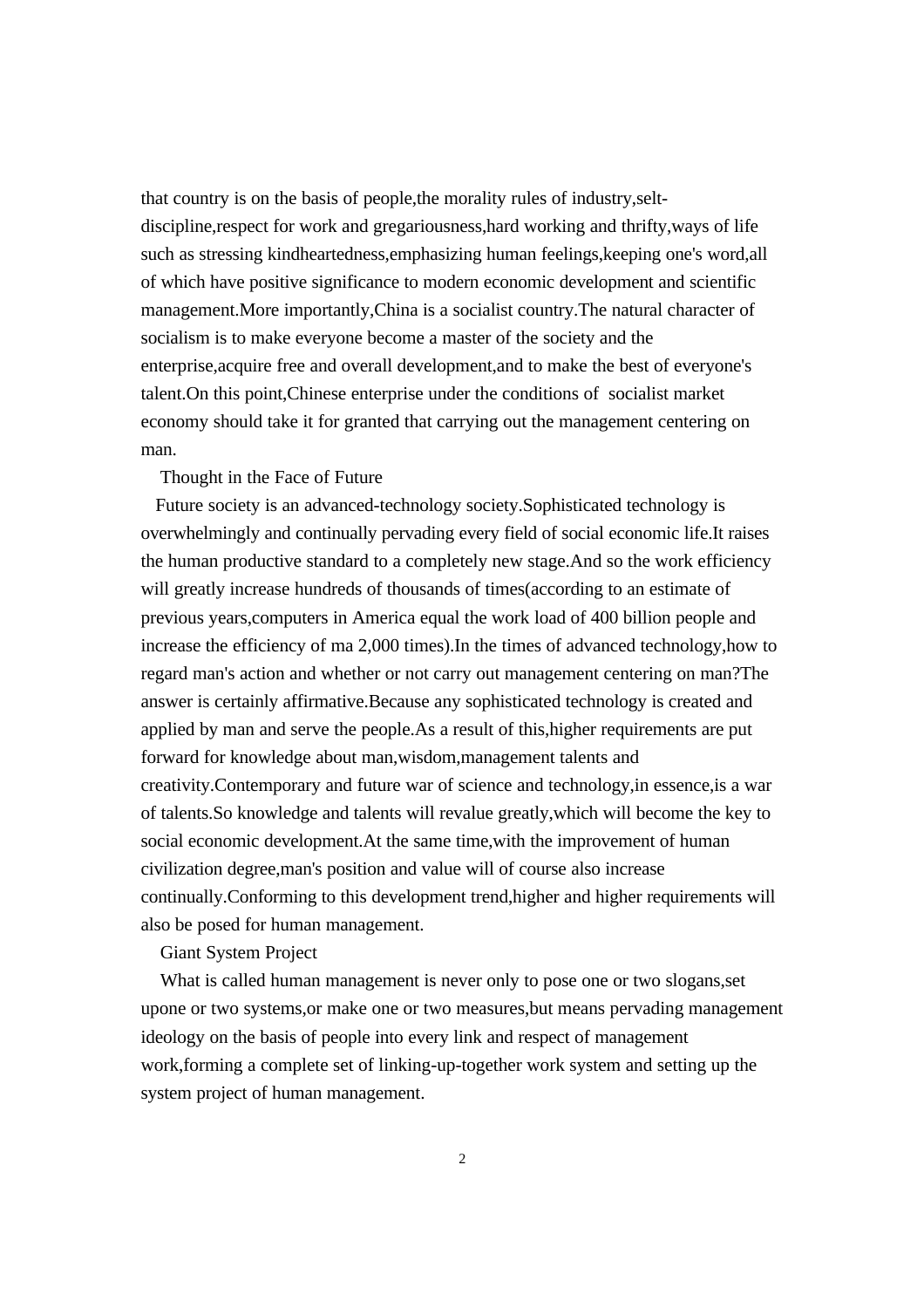Firstly,human management,as a system project,must specify what its objective is.In brief,human management concentrates on inspiring the enthusiasm,initiative spirits and creativity, and focuses on greatly strengthening man's vitality. Man's vitality sail for the voyage of management ship.Because of man's vitality,naturally we can greatly,strengthen the competitive power of enterprise and set up a good image of the enterprise.

 Revolving around the objective of inspiring man's vitality,what we need to explore further concretely is as follows:

 1.How to respect people-put different levels of employees in what position and how to threat them;

2.How to make use of people-make each in his proper place;

 3.How to foster people-adapt to the demands of enterprise and social advancement and make them continually grow;

4.How to care for people-carry out the management of relationship pattern;

 5.How to form man's pooling efforts and the fate community in which workers and their enterprise share comforts and hardships;and so on.

 Secondly,there is a need to study above objectives with the purpose of effectively realizing enterprise management and to study how to set up a linked-up,set and closely integrated management work system.We can respectively study every link of enterprise management work and the key elements of enterprise management,such as enterprise leadership system,organization structure,strategy and tactics,means and measares,enterprise culture,relations among people,work environment and management system.The problem lies in how to closely revolve around enterprise objective,set up every effectively functioning sub-system and combine together to form organic integrity.

 Last,we also need to study the outside environment of management system centering on people.Although what we are studying here is the experience and characteristics of enterprise management,we can't keep away from the big environment and background to research isolatedly.The outside environment of human management includes three:

 The first is market.Some famous entrepreneurs think that market is just man,and that studying market is just studying man and his demands.It comes down to the extension of management ideology,centering on man,namely,studying market,man as a